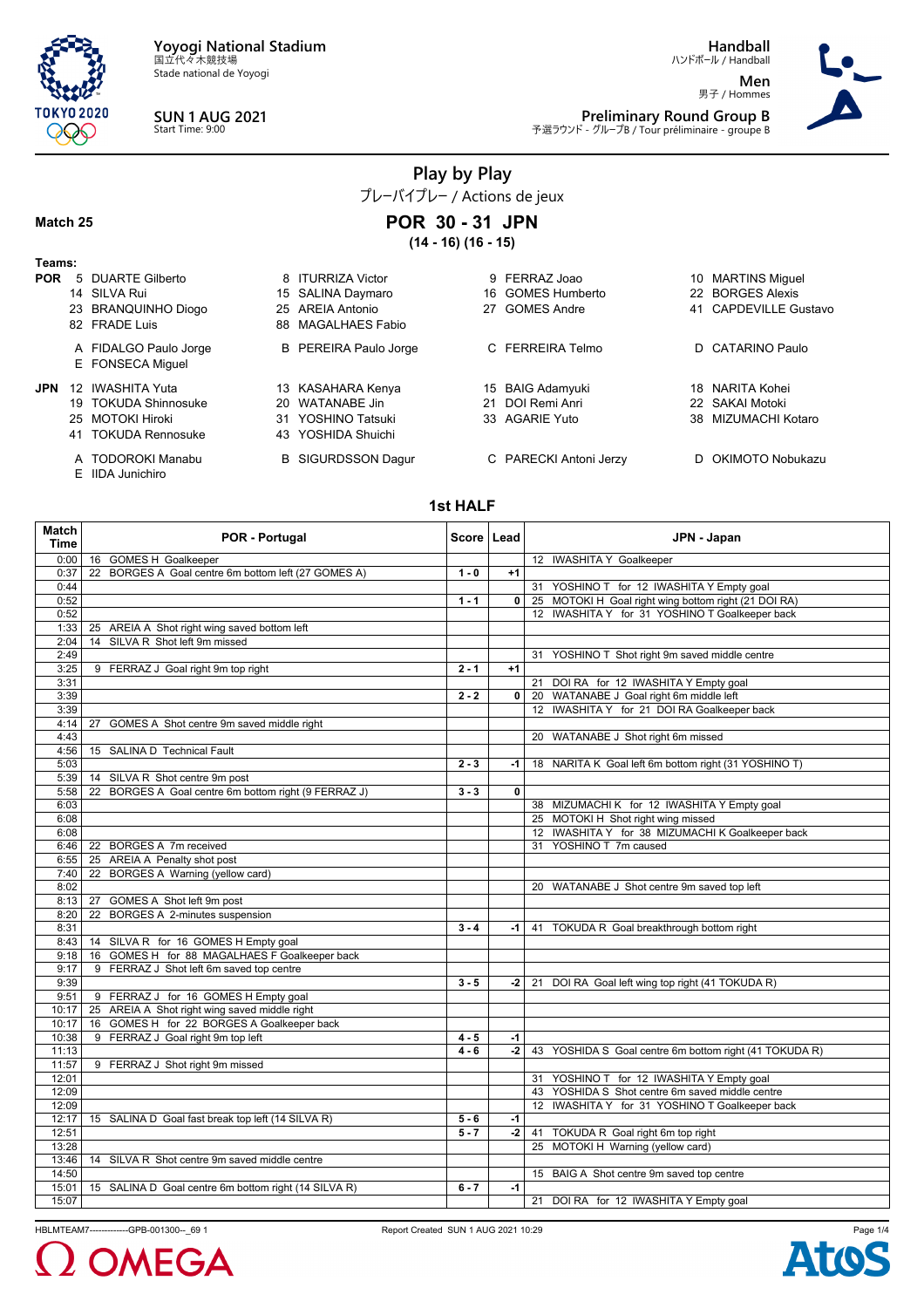

Stade national de Yoyogi



**Match 25**

# **SUN 1 AUG 2021** Start Time: 9:00

**Handball**

ハンドボール / Handball **Men** 男子 / Hommes



**Preliminary Round Group B**<br>予選ラウンド - グループB / Tour préliminaire - groupe B

**Play by Play**

プレーバイプレー / Actions de jeux

### **POR 30 - 31 JPN**

**(14 - 16) (16 - 15)**

#### **1st HALF**

| Match<br><b>Time</b> | <b>POR - Portugal</b>                                 | Score   Lead |             | JPN - Japan                                            |
|----------------------|-------------------------------------------------------|--------------|-------------|--------------------------------------------------------|
| 15:22                |                                                       |              |             | 12 IWASHITA Y for 18 NARITA K Goalkeeper back          |
| 15:49                |                                                       | $6 - 8$      | -2          | 41 TOKUDA R Goal left 6m bottom centre                 |
| 16:45                | 8 ITURRIZA V Goal left 6m middle right (10 MARTINS M) | $7 - 8$      | $-1$        |                                                        |
| 16:49                |                                                       |              |             | 21<br>DOI RA for 12 IWASHITA Y Empty goal              |
| 17:04                |                                                       |              |             | 12 IWASHITA Y for 18 NARITA K Goalkeeper back          |
| 17:31                |                                                       | $7 - 9$      | -2          | DOI RA Goal left wing bottom left (15 BAIG A)<br>21    |
| 18:05                | 27 GOMES A Goal centre 9m bottom left                 | $8 - 9$      | -1          |                                                        |
| 18:11                |                                                       |              |             | 21 DOI RA for 12 IWASHITA Y Empty goal                 |
| 18:14                | 27 GOMES A 7m caused                                  |              |             | 38 MIZUMACHI K 7m received                             |
| 18:14<br>18:14       | 27 GOMES A 2-minutes suspension                       |              |             | 12 IWASHITA Y for 21 DOI RA Goalkeeper back            |
| 18:14                |                                                       |              |             | 33 AGARIE Y Penalty shot saved top centre              |
| 18:28                | 25 AREIA A for 16 GOMES H Empty goal                  |              |             |                                                        |
| 19:03                | 82 FRADE L Goal centre 6m bottom right (10 MARTINS M) | $9 - 9$      | $\mathbf 0$ |                                                        |
| 19:03                | 16 GOMES H for 9 FERRAZ J Goalkeeper back             |              |             |                                                        |
| 19:12                |                                                       |              |             | 21 DOI RA for 12 IWASHITA Y Empty goal                 |
| 19:19                |                                                       |              |             | 12 IWASHITA Y for 18 NARITA K Goalkeeper back          |
| 19:28                |                                                       | $9 - 10$     | $-1$        | 13 KASAHARA K Goal centre 6m top centre (41 TOKUDA R)  |
| 19:47                | 9 FERRAZ J for 16 GOMES H Empty goal                  |              |             |                                                        |
| 19:49                | Team timeout                                          |              |             |                                                        |
| 20:13                | 25 AREIA A Shot left 6m saved top right               |              |             |                                                        |
| 20:14                | 16 GOMES H for 9 FERRAZ J Goalkeeper back             |              |             |                                                        |
| 20:24                |                                                       | $9 - 11$     | -2          | 15 BAIG A Goal fast break top left                     |
| 21:14                | 9 FERRAZ J Turnover                                   |              |             |                                                        |
| 21:25                |                                                       |              |             | 20 WATANABE J Technical Fault (FB)                     |
| 21:55                | 82 FRADE L Goal left 6m top right (88 MAGALHAES F)    | $10 - 11$    | $-1$        |                                                        |
| 21:55                |                                                       |              |             | 21 DOI RA for 12 IWASHITA Y Empty goal                 |
| 22:11                |                                                       |              |             | 12 IWASHITA Y for 21 DOI RA Goalkeeper back            |
| 22:15                |                                                       |              |             | 20 WATANABE J Shot right wing saved top left           |
| 22:44                | 88 MAGALHAES F Turnover                               |              |             | 33 AGARIE Y Steal                                      |
| 22:51                |                                                       |              |             | 21 DOI RA for 12 IWASHITA Y Empty goal                 |
| 22:59                | 9 FERRAZ J 7m caused                                  |              |             | 15 BAIG A 7m received                                  |
| 23:01<br>23:15       |                                                       | $10 - 12$    |             | 12 IWASHITA Y for 21 DOI RA Goalkeeper back            |
| 24:29                |                                                       |              | -2          | 25 MOTOKI H Goal Penalty shot bottom right (15 BAIG A) |
| 24:35                | 10 MARTINS M Shot centre 9m post                      |              |             | 21 DOI RA for 12 IWASHITA Y Empty goal                 |
| 24:39                |                                                       |              |             | 18 NARITA K Shot centre 6m saved bottom centre         |
| 24:39                |                                                       |              |             | 12 IWASHITA Y for 21 DOI RA Goalkeeper back            |
| 24:47                | 9 FERRAZ J Goal centre 9m bottom right                | $11 - 12$    | $-1$        |                                                        |
| 25:20                |                                                       |              |             | 20 WATANABE J Technical Fault                          |
| 25:31                | 27 GOMES A Turnover                                   |              |             | 20 WATANABE J Steal                                    |
| 25:37                |                                                       | $11 - 13$    | $-2$        | 33 AGARIE Y Goal fast break bottom right               |
| 26:22                | 10 MARTINS M Turnover                                 |              |             |                                                        |
| 26:30                |                                                       | $11 - 14$    | $-3$        | 33 AGARIE Y Goal fast break top centre                 |
| 26:57                | 9 FERRAZ J Shot centre 6m blocked                     |              |             | 18 NARITA K Block                                      |
| 27:08                |                                                       |              |             | 33 AGARIE Y Technical Fault (FB)                       |
| 27:15                | 25 AREIA A Goal right wing top left                   | $12 - 14$    | $-2$        |                                                        |
| 27:26                |                                                       |              |             | Team timeout                                           |
| 27:51                |                                                       | $12 - 15$    | -3          | 25 MOTOKI H Goal right wing bottom right (41 TOKUDA R) |
| 28:45                |                                                       |              |             | 15 BAIG A 2-minutes suspension                         |
| 29:05                | 9 FERRAZ J Goal right 6m bottom left                  | $13 - 15$    | $-2$        |                                                        |
| 29:16                |                                                       |              |             | 31 YOSHINO T for 12 IWASHITA Y Empty goal              |
| 29:50                |                                                       |              |             | 12 IWASHITA Y for 21 DOI RA Goalkeeper back            |
| 29:50                |                                                       | $13 - 16$    | $-3$        | TOKUDA R Goal centre 9m bottom left<br>41              |
|                      | 29:57   14 SILVA R Goal fast break top right          | $14 - 16$    | $-2$        |                                                        |

## **2nd HALF**

| <b>Match</b><br><b>Time</b> | <b>POR - Portugal</b>                                           |           | Score   Lead | JPN - Japan                                                |
|-----------------------------|-----------------------------------------------------------------|-----------|--------------|------------------------------------------------------------|
| 30:00                       | 16 GOMES H Goalkeeper                                           |           |              |                                                            |
|                             | 30:35   23 BRANQUINHO D 7m caused                               |           |              | 31 YOSHINO T 7m received                                   |
| 30:35                       |                                                                 |           |              | 12 IWASHITA Y for 38 MIZUMACHI K Goalkeeper back           |
| 30:48                       |                                                                 | $14 - 17$ |              | -3   25 MOTOKI H Goal Penalty shot top left (31 YOSHINO T) |
| 31:40                       | 15 SALINA D 7m received                                         |           |              | 18 NARITA K 7m caused                                      |
|                             | 31:56   25 AREIA A Goal Penalty shot bottom right (15 SALINA D) | $15 - 17$ | $-2$         |                                                            |

HBLMTEAM7-------------GPB-001300--\_69 1 Report Created SUN 1 AUG 2021 10:29



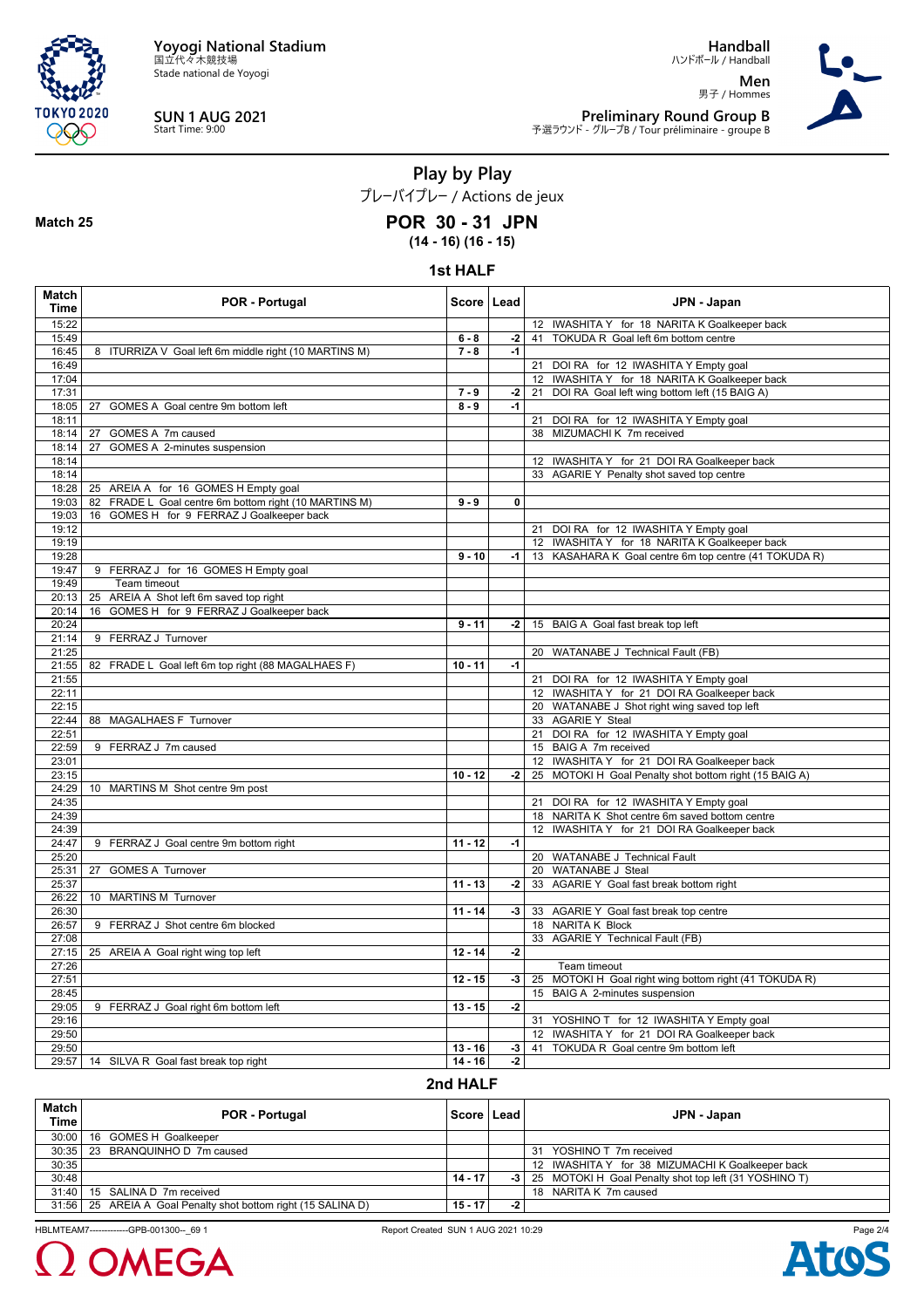

**Match 25**

Stade national de Yoyogi

**SUN 1 AUG 2021** Start Time: 9:00

**Handball** ハンドボール / Handball

**Men** 男子 / Hommes



**Preliminary Round Group B**<br>予選ラウンド - グループB / Tour préliminaire - groupe B

**Play by Play**

プレーバイプレー / Actions de jeux

### **POR 30 - 31 JPN**

**(14 - 16) (16 - 15)**

#### **2nd HALF**

| Match<br>Time  | <b>POR - Portugal</b>                                             | Score   Lead |      | JPN - Japan                                                                                                  |
|----------------|-------------------------------------------------------------------|--------------|------|--------------------------------------------------------------------------------------------------------------|
| 32:42          |                                                                   | $15 - 18$    | $-3$ | 31<br>YOSHINO T Goal left 9m top right                                                                       |
| 33:16          | 27 GOMES A Goal left 6m top left                                  | $16 - 18$    | $-2$ |                                                                                                              |
| 33:23          |                                                                   |              |      | 38 MIZUMACHI K for 12 IWASHITA Y Empty goal                                                                  |
| 33:29          |                                                                   | $16 - 19$    | -3   | 31 YOSHINO T Goal breakthrough bottom centre                                                                 |
| 33:29          |                                                                   |              |      | 12 IWASHITA Y for 38 MIZUMACHI K Goalkeeper back                                                             |
| 34:20          | 14 SILVA R Goal centre 6m bottom left                             | $17 - 19$    | $-2$ |                                                                                                              |
| 34:32          |                                                                   |              |      | 25 MOTOKI H for 12 IWASHITA Y Empty goal                                                                     |
| 34:40          |                                                                   |              |      | 12 IWASHITA Y for 18 NARITA K Goalkeeper back                                                                |
| 34:57          |                                                                   |              |      | 25 MOTOKI H Shot right wing saved top right                                                                  |
| 35:30<br>35:39 | 15 SALINA D Shot left 6m post<br>22 BORGES A 2-minutes suspension |              |      |                                                                                                              |
| 35:52          |                                                                   |              |      | 31 YOSHINO T Shot left 6m post                                                                               |
| 36:01          | 14 SILVA R for 16 GOMES H Empty goal                              |              |      |                                                                                                              |
| 36:34          | 9 FERRAZ J Shot centre 9m saved top centre                        |              |      |                                                                                                              |
| 36:34          | 16 GOMES H for 27 GOMES A Goalkeeper back                         |              |      |                                                                                                              |
| 36:49          |                                                                   |              |      | 31 YOSHINO T Technical Fault                                                                                 |
| 36:56          | 23 BRANQUINHO D Goal centre 6m bottom right                       | $18 - 19$    | -1   |                                                                                                              |
| 37:20          |                                                                   | $18 - 20$    | $-2$ | 15 BAIG A Goal left 6m top left                                                                              |
| 37:44          | 82 FRADE L for 16 GOMES H Empty goal                              |              |      |                                                                                                              |
| 37:54          | 27 GOMES A Goal centre 6m bottom right                            | $19 - 20$    | $-1$ |                                                                                                              |
| 37:54          | 16 GOMES H for 27 GOMES A Goalkeeper back                         |              |      |                                                                                                              |
| 38:03          |                                                                   |              |      | 41 TOKUDA R for 12 IWASHITA Y Empty goal                                                                     |
| 38:09          |                                                                   |              |      | 15 BAIG A Shot left 9m saved middle right<br>12 IWASHITA Y for 41 TOKUDA R Goalkeeper back                   |
| 38:09<br>38:53 | 27<br>GOMES A Shot centre 9m saved bottom centre                  |              |      |                                                                                                              |
| 39:00          | 82 FRADE L Goal centre 6m bottom right                            | $20 - 20$    | 0    |                                                                                                              |
| 39:00          |                                                                   |              |      | 41 TOKUDA R for 12 IWASHITA Y Empty goal                                                                     |
| 39:07          |                                                                   |              |      | 12 IWASHITA Y for 20 WATANABE J Goalkeeper back                                                              |
| 39:29          |                                                                   |              |      | Team timeout                                                                                                 |
| 40:37          |                                                                   |              |      | 25 MOTOKI H Shot right wing missed                                                                           |
| 41:11          |                                                                   |              |      | 18 NARITA K 2-minutes suspension                                                                             |
| 41:11          |                                                                   |              |      | B SIGURDSSON D Warning (yellow card) bench punishment                                                        |
| 41:25          | 14 SILVA R Goal centre 9m middle right                            | $21 - 20$    | $+1$ |                                                                                                              |
| 41:33          |                                                                   |              |      | 41 TOKUDA R for 12 IWASHITA Y Empty goal                                                                     |
| 42:35          |                                                                   |              |      | 12 IWASHITA Y for 41 TOKUDA R Goalkeeper back                                                                |
| 42:32          | 8 ITURRIZA V Block                                                |              |      | 15 BAIG A Shot left 9m blocked                                                                               |
| 42:42<br>42:49 | 8 ITURRIZA V Block                                                |              |      | 15 BAIG A Shot centre 9m blocked<br>33 AGARIE Y Shot centre 9m missed                                        |
| 43:06          | 88 MAGALHAES F Goal right 6m top right                            | $22 - 20$    | $+2$ |                                                                                                              |
| 43:40          |                                                                   |              |      | 43 YOSHIDA S Shot centre 6m post                                                                             |
| 44:14          | 27<br><b>GOMES A Technical Fault</b>                              |              |      |                                                                                                              |
| 44:24          |                                                                   |              |      | 33 AGARIE Y for 12 IWASHITA Y Empty goal                                                                     |
| 44:24          |                                                                   |              |      | 18 NARITA K Shot centre 6m saved bottom centre                                                               |
| 44:24          |                                                                   |              |      | 12 IWASHITA Y for 33 AGARIE Y Goalkeeper back                                                                |
| 45:00          |                                                                   | $22 - 21$    | $+1$ | 41 TOKUDA R Goal right wing top left                                                                         |
| 45:20          | 10 MARTINS M for 16 GOMES H Empty goal                            |              |      |                                                                                                              |
| 45:32          | 10 MARTINS M Goal right 6m top centre                             | $23 - 21$    | $+2$ |                                                                                                              |
| 45:32          | 16 GOMES H for 88 MAGALHAES F Goalkeeper back                     |              |      |                                                                                                              |
| 45:32<br>45:41 |                                                                   | $23 - 22$    | $+1$ | 33 AGARIE Y for 12 IWASHITA Y Empty goal<br>21 DOI RA Goal left wing middle right                            |
| 45:41          |                                                                   |              |      | 12 IWASHITA Y for 33 AGARIE Y Goalkeeper back                                                                |
| 45:56          | 88 MAGALHAES F for 16 GOMES H Empty goal                          |              |      |                                                                                                              |
| 46:14          | GOMES H for 88 MAGALHAES F Goalkeeper back<br>16                  |              |      |                                                                                                              |
| 46:13          | 23<br>BRANQUINHO D Goal left wing middle left                     | $24 - 22$    | $+2$ |                                                                                                              |
| 46:20          |                                                                   |              |      | 33 AGARIE Y for 12 IWASHITA Y Empty goal                                                                     |
| 46:33          |                                                                   |              |      | 12 IWASHITA Y for 18 NARITA K Goalkeeper back                                                                |
| 46:46          |                                                                   | 24 - 23      | $+1$ | TOKUDA R Goal right 6m bottom right<br>41                                                                    |
| 47:03          | 88 MAGALHAES F for 16 GOMES H Empty goal                          |              |      |                                                                                                              |
| 47:17          | 10 MARTINS M 7m received                                          |              |      | 15 BAIG A 7m caused                                                                                          |
| 47:17          | GOMES H for 88 MAGALHAES F Goalkeeper back<br>16                  |              |      |                                                                                                              |
| 47:26          |                                                                   |              |      | SAKAI M for 12 IWASHITA Y Goalkeeper Substitution<br>22                                                      |
| 47:36          | 25 AREIA A Penalty shot missed                                    |              |      |                                                                                                              |
| 47:49<br>47:57 |                                                                   |              |      | 12 IWASHITA Y for 22 SAKAI M Goalkeeper Substitution<br>22 SAKAI M for 12 IWASHITA Y Goalkeeper Substitution |
| 48:13          | 5 DUARTE G Steal                                                  |              |      | 15 BAIG A Turnover                                                                                           |

HBLMTEAM7-------------GPB-001300--\_69 1 Report Created SUN 1 AUG 2021 10:29